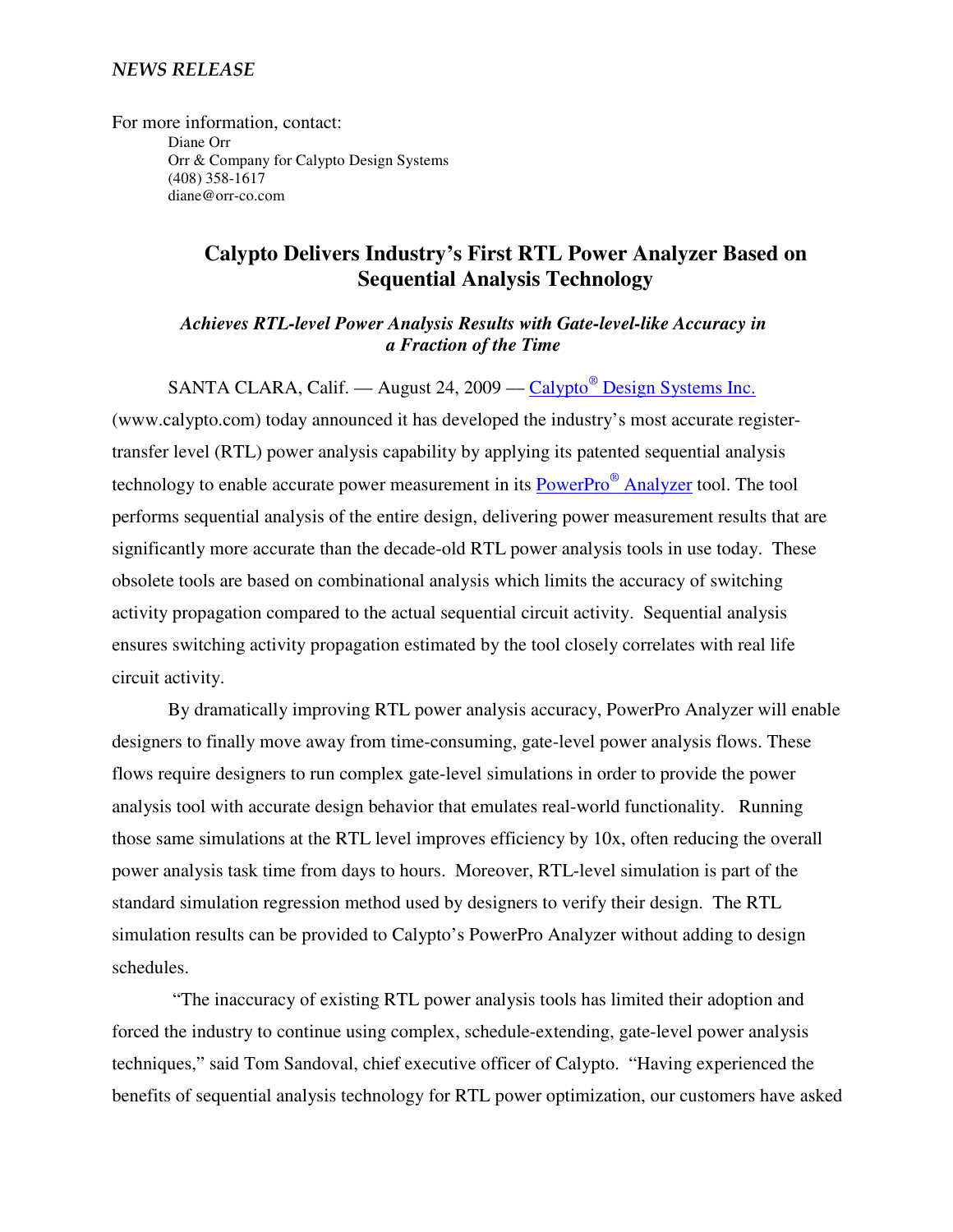us to solve the shortcomings of existing RTL power analysis tools, and we are answering this call by adding power analysis capabilities to PowerPro Analyzer."

# **Accurate Analysis Requires Specialized Sequential Analysis, Synthesis Expertise**

Calypto's team includes some of the leading minds in the development of advanced power optimization and synthesis tools, possessing unique and rare expertise in sequential analysis technology. This team has been critical in delivering the key capabilities needed to improve the accuracy of RTL power measurement, including:

- Sophisticated switching activity propagation engines which deliver precise switching activity information for all signals, including internal signals created during the synthesis process, are essential to accurate RTL power analysis. Older solutions use simplistic propagation engines that do not correlate with real circuit behavior. Calypto's sequential analysis based propagation engines capture temporal and spatial correlations across registers that simply cannot be taken into account by obsolete, combinational analysis-based solutions.
- Accurate design prototyping to ensure the design database used for power analysis provides an accurate representation of the final synthesized design is also essential to accurate RTL power measurements. Calypto's experts have delivered several generations of RTL synthesis and power optimization solutions and have used their expertise to enable a prototyping engine within PowerPro Analyzer that ensures the resulting measurement is very accurate compared to a gate level measurement.
- Clock trees consume a significant amount of power in a design. Understanding how to model a clock tree with a substantial amount of clock gating is therefore critical to accurate RTL power analysis. Calypto has developed significant expertise in the area of clock tree modeling during the design and development of PowerPro CG (clock gating) and has put this expertise to work in delivering accurate clock tree modeling for RTL power analysis.

#### **About PowerPro Analyzer**

Calypto's PowerPro Analyzer is a powerful graphical visualization tool that provides a complete view of power dissipation in an RTL design. The tool also allows designers to view the optimizations recommended by the company's PowerPro CG and PowerPro MG (memory gating) products. Power dissipation and optimization data can be provided in the context of RTL